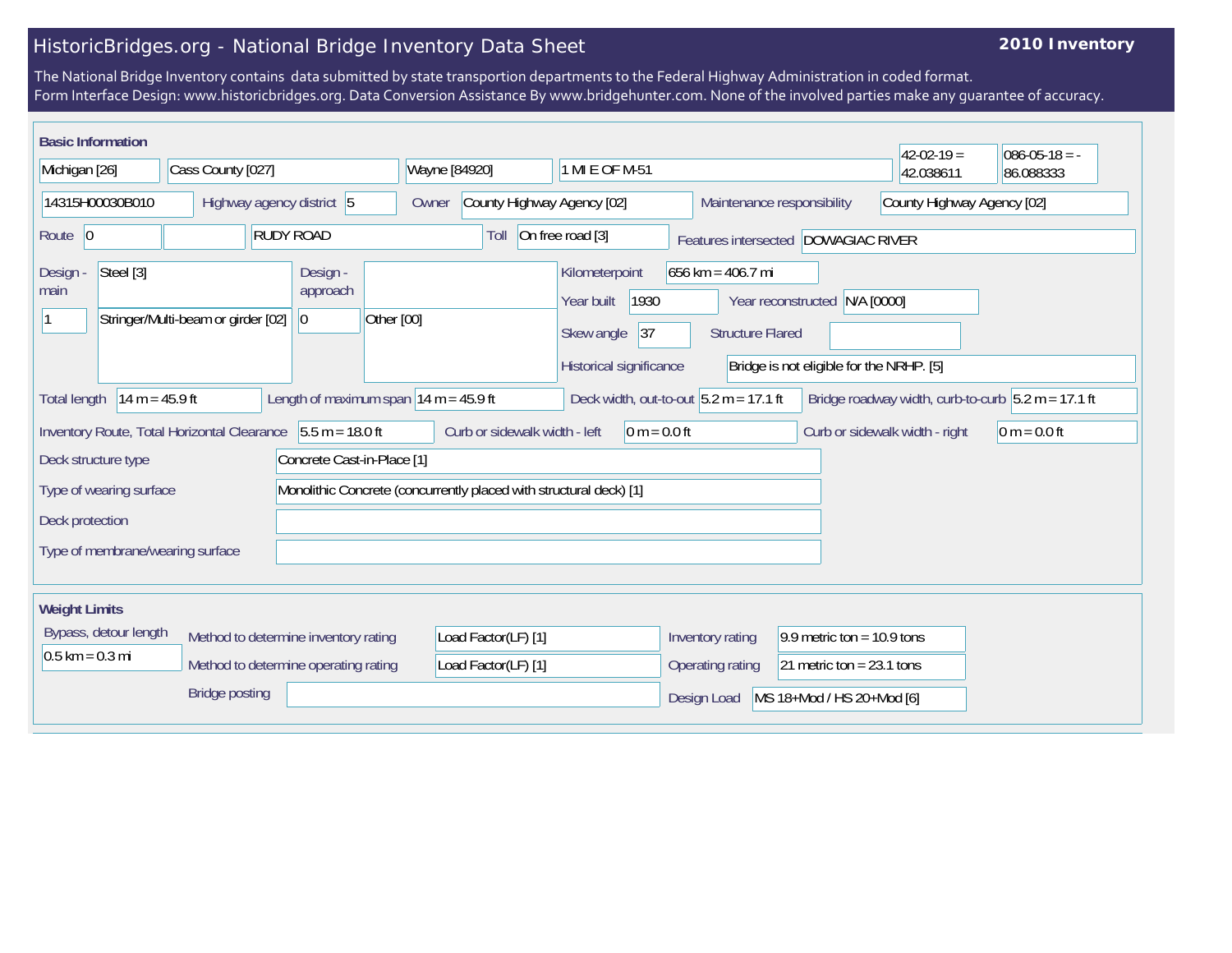| <b>Functional Details</b>                                                                                                             |                                                                                     |  |  |  |  |  |  |  |  |  |
|---------------------------------------------------------------------------------------------------------------------------------------|-------------------------------------------------------------------------------------|--|--|--|--|--|--|--|--|--|
| 480<br>Average daily truck traffi   0<br>Average Daily Traffic                                                                        | Year 2004<br>2024<br> 710<br>Future average daily traffic<br>%<br>Year              |  |  |  |  |  |  |  |  |  |
| Major Collector (Rural) [07]<br>Road classification                                                                                   | Approach roadway width<br>$7.6 m = 24.9 ft$<br>Lanes on structure 2                 |  |  |  |  |  |  |  |  |  |
| Type of service on bridge Highway [1]                                                                                                 | Bridge median<br>Direction of traffic 2 - way traffic [2]                           |  |  |  |  |  |  |  |  |  |
| Parallel structure designation<br>No parallel structure exists. [N]                                                                   |                                                                                     |  |  |  |  |  |  |  |  |  |
| Waterway [5]<br>Type of service under bridge                                                                                          | Navigation control<br>Lanes under structure<br>$\overline{0}$                       |  |  |  |  |  |  |  |  |  |
| Navigation horizontal clearance $ 0 = N/A$<br>Navigation vertical clearanc<br>$0 = N/A$                                               |                                                                                     |  |  |  |  |  |  |  |  |  |
| Minimum navigation vertical clearance, vertical lift bridge<br>Minimum vertical clearance over bridge roadway<br>99.99 m = $328.1$ ft |                                                                                     |  |  |  |  |  |  |  |  |  |
| Minimum lateral underclearance reference feature Feature not a highway or railroad [N]                                                |                                                                                     |  |  |  |  |  |  |  |  |  |
| Minimum lateral underclearance on right $99.9 =$ Unlimited                                                                            | Minimum lateral underclearance on left $0 = N/A$                                    |  |  |  |  |  |  |  |  |  |
| Minimum vertical underclearance reference feature Feature not a highway or railroad [N]<br>Minimum Vertical Underclearance $ 0 = N/A$ |                                                                                     |  |  |  |  |  |  |  |  |  |
| Appraisal ratings - underclearances N/A [N]                                                                                           |                                                                                     |  |  |  |  |  |  |  |  |  |
|                                                                                                                                       |                                                                                     |  |  |  |  |  |  |  |  |  |
| <b>Repair and Replacement Plans</b>                                                                                                   |                                                                                     |  |  |  |  |  |  |  |  |  |
| Type of work to be performed                                                                                                          | Work to be done by contract [1]<br>Work done by                                     |  |  |  |  |  |  |  |  |  |
| Replacement of bridge or other structure because<br>of substandard load carrying capacity or substantial                              | Bridge improvement cost<br>180000<br>20000<br>Roadway improvement cost              |  |  |  |  |  |  |  |  |  |
| bridge roadway geometry. [31]                                                                                                         | $20 m = 65.6 ft$<br>Length of structure improvement<br>Total project cost<br>200000 |  |  |  |  |  |  |  |  |  |
|                                                                                                                                       | Year of improvement cost estimate                                                   |  |  |  |  |  |  |  |  |  |
|                                                                                                                                       | Border bridge - state<br>Border bridge - percent responsibility of other state      |  |  |  |  |  |  |  |  |  |
|                                                                                                                                       | Border bridge - structure number                                                    |  |  |  |  |  |  |  |  |  |